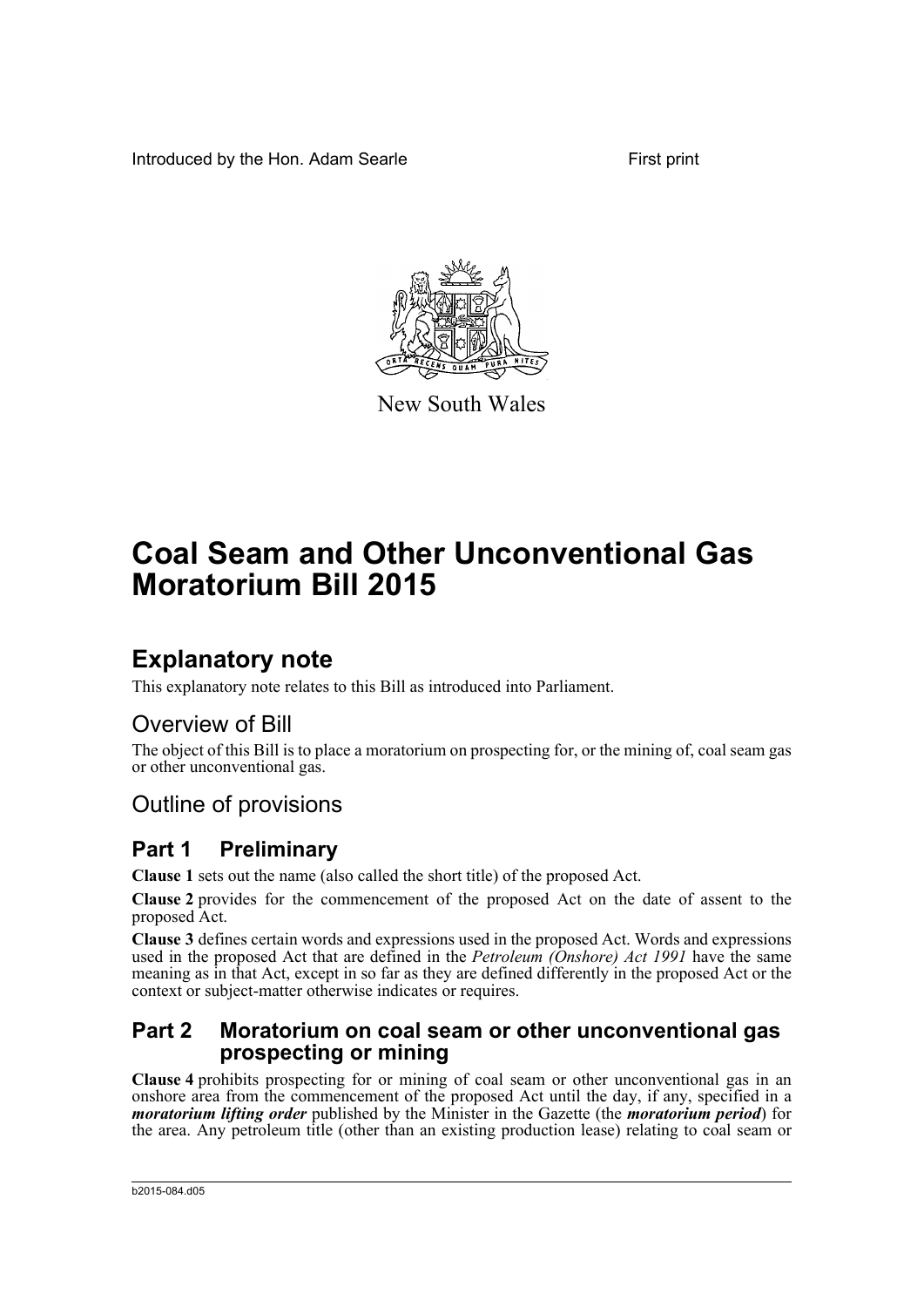other unconventional gas ceases to have effect during the moratorium period for an area and the Minister must not grant or renew any such title. The proposed section makes it clear that any person who prospects or mines coal seam or other unconventional gas during the moratorium period for an area has committed an offence under section 7 of the *Petroleum (Onshore) Act 1991*.

**Clause 5** provides for *no go zones for coal seam or other unconventional gas* to be those areas listed in Schedule 1.

**Clause 6** provides that the Minister may make a *moratorium lifting order*, by order published in the Gazette, to specify a day (being a day that is no earlier than 21 days after the order is published) on which the moratorium period for a specified onshore area is to end. The Minister may only make an order if:

- (a) the Minister is satisfied that no part of the area is within the no go zone for coal seam or other unconventional gas, and
- (b) the Standing Expert Advisory Body on Coal Seam Gas or Other Unconventional Gas (the *Standing Expert Advisory Body*) has provided the Minister with a certificate to the effect that, in its opinion, the moratorium regulatory framework under proposed section 8 is in effect and being complied with, and
- (c) the Minister has published a certificate in the Gazette, prepared by the NSW Chief Scientist and Engineer and the Standing Expert Advisory Body, to the effect that any extraction of coal seam gas or other unconventional gas would be safe and not cause permanent harm to water sources and the environment and would not result in an increase of the net greenhouse gas emissions for the State during the life of the proposed petroleum title or titles for the area.

**Clause 7** provides that the Minister is to establish the Standing Expert Advisory Body. The proposed section establishes the functions of the body, which include making recommendations to the Minister, providing an annual report to the Minister and designating areas for the purposes of proposed Schedule 1.

**Clause 8** provides that the regulations may make provision for or with respect to the creation, administration and enforcement of the moratorium regulatory framework. The moratorium regulatory framework is to provide for the regulation of petroleum mining operations that are conducted under the authority of an existing production lease or a petroleum title granted over a part of an onshore area for which a moratorium period has ended.

## **Part 3 Miscellaneous**

**Clause 9** provides that any person may bring proceedings in the Land and Environment Court for an order to remedy or restrain a convention of the proposed Act.

**Clause 10** provides that the State is not required to pay compensation in connection with the enactment or operation of the proposed Act, but may nevertheless voluntarily choose to do so.

**Clause 11** provides that the proposed Act operates despite the *Petroleum (Onshore) Act 1991* or any other law.

**Clause 12** enables the Governor to make regulations for the purposes of the proposed Act.

### **Schedule 1 No go zones for coal seam or other unconventional gas extraction**

**Schedule 1** lists the areas that are no go zones for coal seam or other unconventional gas and are excluded from the making of moratorium lifting orders under proposed section 6. These areas include certain local government areas, core drinking water catchment areas, the recharge zone of the Great Artesian Basin, certain reserved land and other significant areas, certain residential areas and areas within 2 kilometres of a critical industry cluster or prime agricultural land, as designated by the Standing Expert Advisory Body.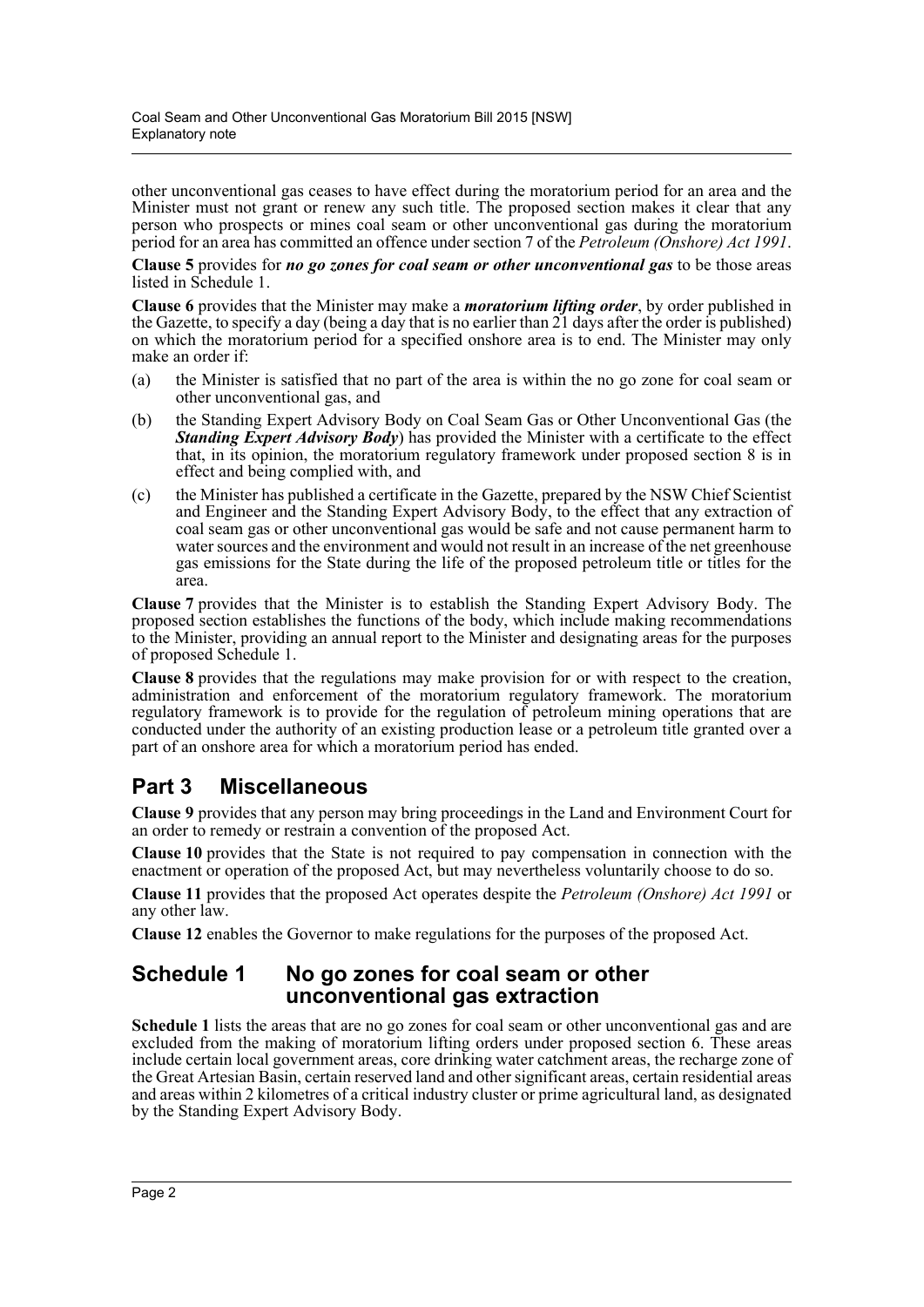Introduced by the Hon. Adam Searle **First print** First print



New South Wales

# **Coal Seam and Other Unconventional Gas Moratorium Bill 2015**

## **Contents**

|                   |                     |                                                                                                                                           | Page                                       |
|-------------------|---------------------|-------------------------------------------------------------------------------------------------------------------------------------------|--------------------------------------------|
| Part 1            |                     | <b>Preliminary</b>                                                                                                                        |                                            |
|                   | 1<br>2<br>3         | Name of Act<br>Commencement<br>Interpretation                                                                                             | 2<br>$\overline{2}$<br>$\overline{2}$      |
| Part 2            |                     | Moratorium on coal seam or other unconventional gas<br>prospecting or mining                                                              |                                            |
|                   | 4                   | Moratorium on coal seam or other unconventional gas prospecting or<br>mining                                                              | 3                                          |
|                   | 5<br>6              | No go zones for coal seam or other unconventional gas extraction<br>Moratorium lifting orders                                             | 3<br>3                                     |
|                   | 7                   | Standing Expert Advisory Body on Coal Seam or Other Unconventional<br>Gas                                                                 | 4                                          |
|                   | 8                   | Moratorium regulatory framework                                                                                                           | 6                                          |
| Part 3            |                     | <b>Miscellaneous</b>                                                                                                                      |                                            |
|                   | 9<br>10<br>11<br>12 | Restraint of contraventions of this Act and regulations<br>Compensation not payable<br>Relationship of Act with other laws<br>Regulations | 7<br>$\overline{7}$<br>$\overline{7}$<br>8 |
| <b>Schedule 1</b> |                     | No go zones for coal seam or other unconventional<br>gas extraction                                                                       | 9                                          |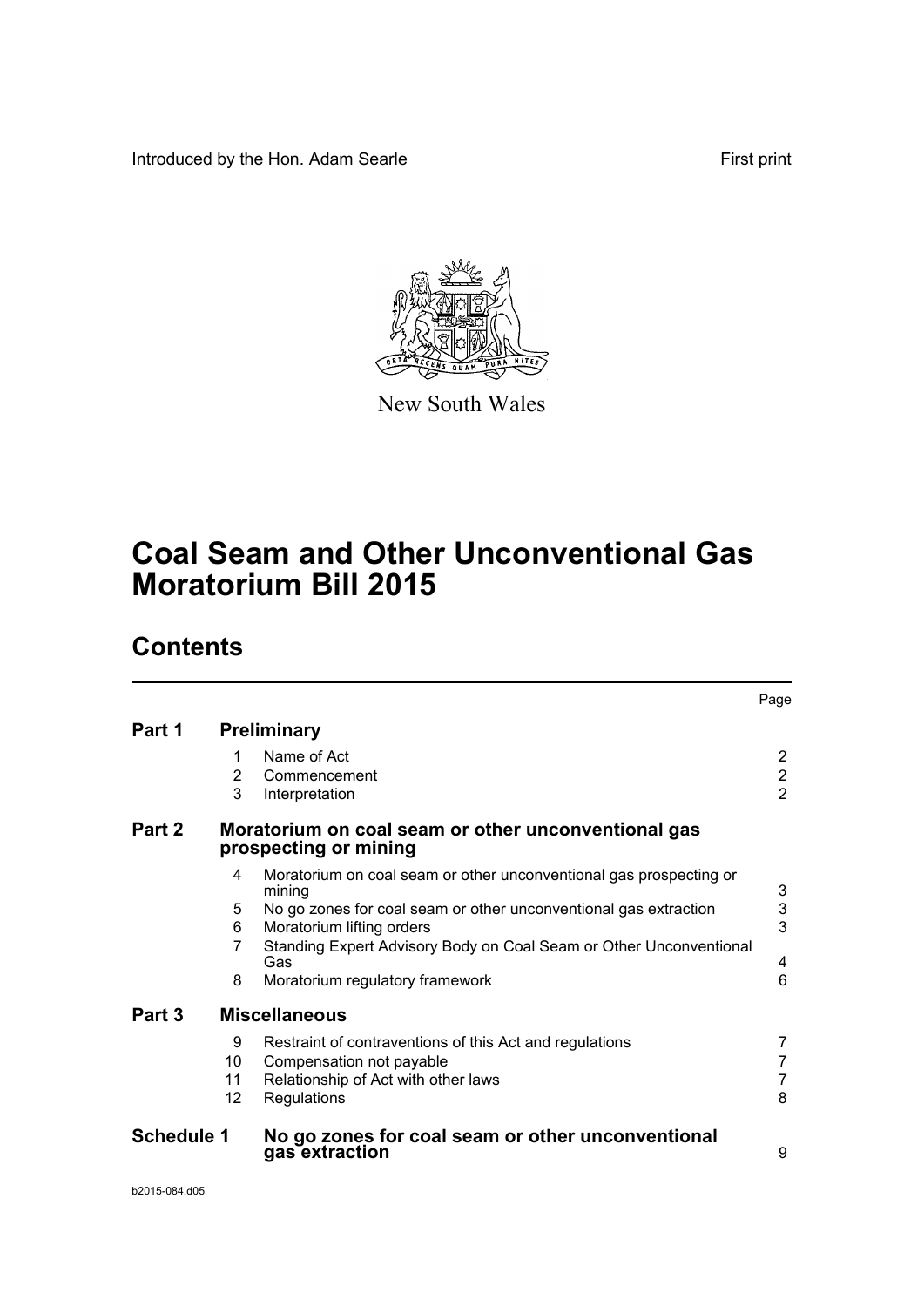

New South Wales

# **Coal Seam and Other Unconventional Gas Moratorium Bill 2015**

No , 2015

### **A Bill for**

An Act to place a moratorium on prospecting for, or the mining of, coal seam gas or other unconventional gas.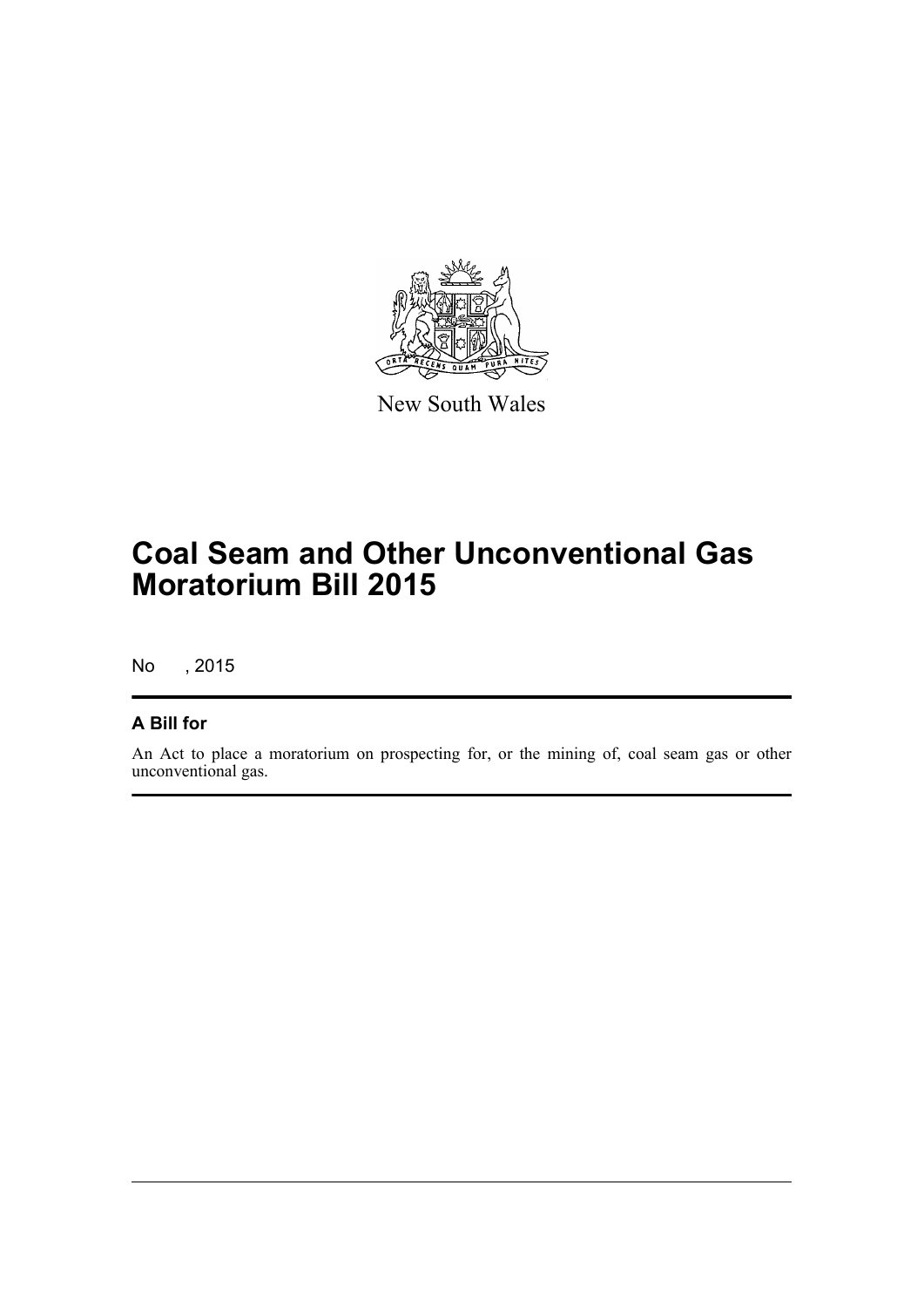<span id="page-4-3"></span><span id="page-4-2"></span><span id="page-4-1"></span><span id="page-4-0"></span>

|              |     |                    | The Legislature of New South Wales enacts:                                                                                                                                                                                                                                                         | $\mathbf{1}$         |
|--------------|-----|--------------------|----------------------------------------------------------------------------------------------------------------------------------------------------------------------------------------------------------------------------------------------------------------------------------------------------|----------------------|
| Part 1       |     |                    | <b>Preliminary</b>                                                                                                                                                                                                                                                                                 | 2                    |
| 1            |     | <b>Name of Act</b> |                                                                                                                                                                                                                                                                                                    | 3                    |
|              |     |                    | This Act is the Coal Seam and Other Unconventional Gas Moratorium Act 2015.                                                                                                                                                                                                                        | 4                    |
| $\mathbf{2}$ |     |                    | <b>Commencement</b>                                                                                                                                                                                                                                                                                | 5                    |
|              |     |                    | This Act commences on the date of assent to this Act.                                                                                                                                                                                                                                              | 6                    |
| 3            |     | Interpretation     |                                                                                                                                                                                                                                                                                                    | 7                    |
|              | (1) |                    | In this Act:                                                                                                                                                                                                                                                                                       | 8                    |
|              |     |                    | coal seam or other unconventional gas means any petroleum in a gaseous state that<br>is extracted (whether by drilling, hydraulic fracturing or other means) from:                                                                                                                                 | 9<br>10              |
|              |     | (a)                | coal seams or beds, or                                                                                                                                                                                                                                                                             | 11                   |
|              |     | (b)                | layers of shale rock, or                                                                                                                                                                                                                                                                           | 12                   |
|              |     | (c)                | tight sands such as sandstone or limestone.                                                                                                                                                                                                                                                        | 13                   |
|              |     |                    | <i>existing production lease</i> means a production lease that was in force immediately<br>before the day on which this Act commenced.                                                                                                                                                             | 14<br>15             |
|              |     |                    | <i>greenhouse gas emissions</i> means emissions of carbon dioxide, methane, nitrous<br>oxide, a perfluorocarbon gas or any other gas prescribed by the regulations for the<br>purposes of this definition.                                                                                         | 16<br>17<br>18       |
|              |     |                    | <i>moratorium lifting order</i> —see section 6.                                                                                                                                                                                                                                                    | 19                   |
|              |     |                    | <i>moratorium period</i> for an onshore area of the State is the period:                                                                                                                                                                                                                           | 20                   |
|              |     | (a)                | commencing at the start of the day on which this Act commenced, and                                                                                                                                                                                                                                | 21                   |
|              |     | (b)                | ending at the start of the day (if any) specified in a moratorium lifting order as<br>the day on which the moratorium period for the area ends.                                                                                                                                                    | 22<br>23             |
|              |     |                    | Note. All onshore areas will have a moratorium period on the commencement of this Act.                                                                                                                                                                                                             | 24                   |
|              |     |                    | no go zone for coal seam or other unconventional gas extraction—see section 5.                                                                                                                                                                                                                     | 25                   |
| following:   |     |                    | <i>petroleum title</i> relating to coal seam or other unconventional gas means any of the                                                                                                                                                                                                          | 26<br>27             |
|              |     | (a)                | an exploration licence granting the holder the exclusive right to prospect for<br>coal seam or other unconventional gas on the land comprised in the licence,                                                                                                                                      | 28<br>29             |
|              |     | (b)                | an assessment lease granting the holder the exclusive right to prospect for coal<br>seam or other unconventional gas and to assess any coal seam gas deposit on<br>the land comprised in the lease,                                                                                                | 30<br>31<br>32       |
|              |     | (c)                | a production lease granting the holder the exclusive right to conduct petroleum<br>mining operations for coal seam or other unconventional gas in and on the land<br>included in the lease,                                                                                                        | 33<br>34<br>35       |
|              |     | (d)                | a special prospecting authority granting the holder the exclusive right to<br>conduct speculative geological, geophysical or geochemical surveys or<br>scientific investigations in relation to coal seam or other unconventional gas<br>on and in respect of the land comprised in the authority. | 36<br>37<br>38<br>39 |
|              |     |                    | <b>Standing Expert Advisory Body—see section 7.</b>                                                                                                                                                                                                                                                | 40                   |
|              | (2) |                    | Words and expressions used in this Act that are defined in the <i>Petroleum (Onshore)</i><br>Act 1991 have the same meaning as in that Act, except in so far as they are defined<br>differently in this Act or the context or subject-matter otherwise indicates or requires.                      | 41<br>42<br>43       |
|              | (3) |                    | Notes included in this Act do not form part of this Act.                                                                                                                                                                                                                                           | 44                   |
|              |     |                    |                                                                                                                                                                                                                                                                                                    |                      |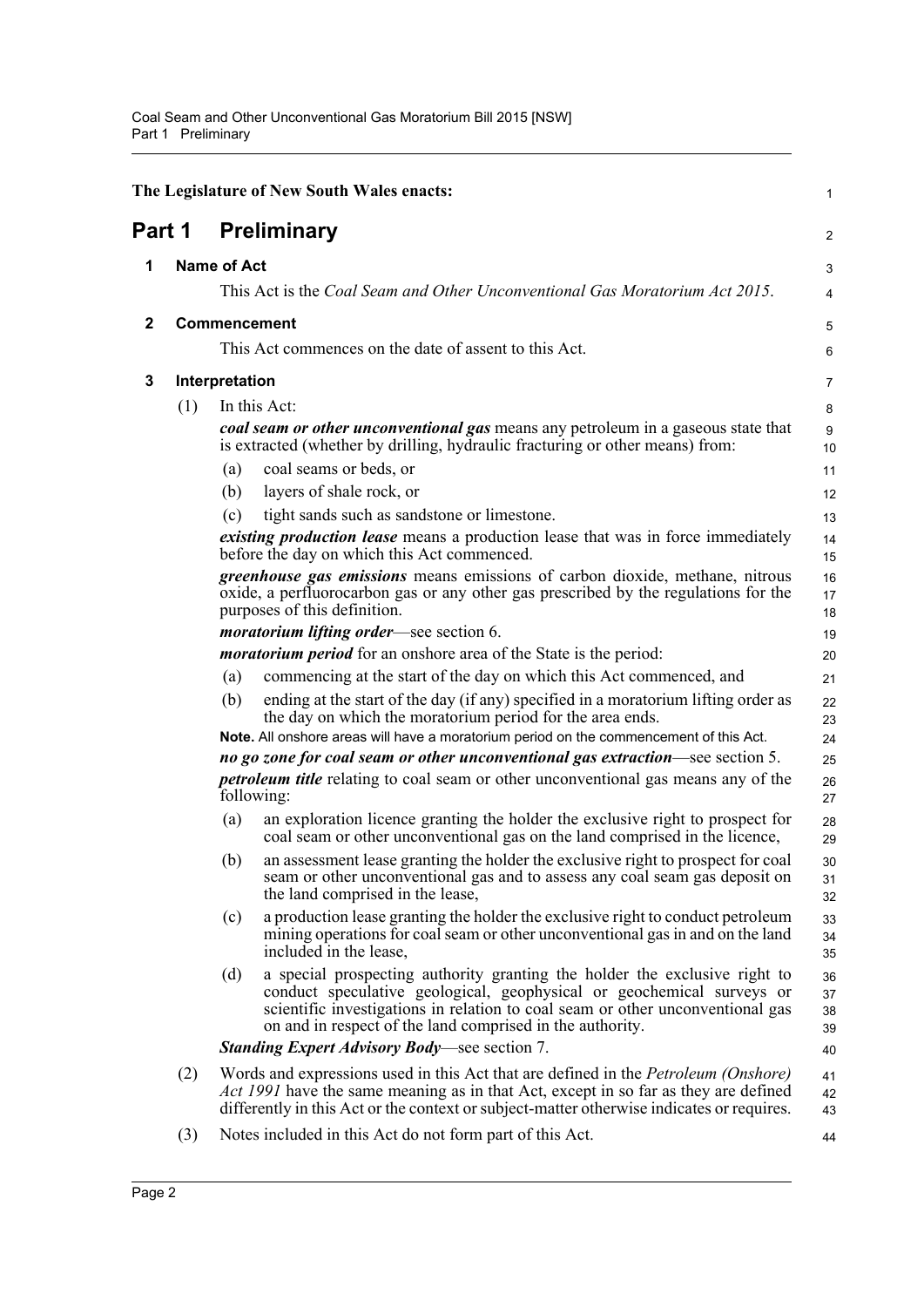### <span id="page-5-0"></span>**Part 2 Moratorium on coal seam or other unconventional gas prospecting or mining**

#### <span id="page-5-1"></span>**4 Moratorium on coal seam or other unconventional gas prospecting or mining**

- (1) The following provisions apply during the moratorium period for each onshore area:
	- (a) prospecting for or mining coal seam or other unconventional gas is prohibited in the area except in accordance with an existing production lease (as modified by subsection  $(2)$ ),

 1  $\overline{2}$ 

25 26 27

31 32 33

- (b) any petroleum title (other than an existing production lease) relating to coal seam or other unconventional gas that is in force immediately before the commencement of this Act ceases to have effect to the extent to which it authorises prospecting for or mining coal seam or other unconventional gas in the area,
- (c) the Minister must not (and cannot) grant or renew any petroleum title relating to coal seam or other unconventional gas for the area.
- (2) An existing production lease that is a petroleum title relating to coal seam or other unconventional gas is taken, during the moratorium period for an onshore area, not to authorise its holder to conduct petroleum mining operations involving drilling or hydraulic fracturing for the purpose of increasing or extending the holder's capacity to produce coal seam or other unconventional gas in the area. 19
- (3) To avoid doubt, section 7 (Offence of prospecting or mining without authority) of the *Petroleum (Onshore) Act 1991* extends to a person who prospects or mines coal seam or other unconventional gas in an onshore area during the moratorium period for the area except in accordance with an existing production lease (as modified by subsection  $(2)$ ).

#### <span id="page-5-2"></span>**5 No go zones for coal seam or other unconventional gas extraction**

- (1) Each of the areas listed in Schedule 1 is a *no go zone for coal seam or other unconventional gas extraction*.
- (2) A reference in Schedule 1 to an area designated by the Standing Expert Advisory Body is a reference to an area that is identified by the Advisory Body (whether by means of a description or maps, or both) from time to time. 28 29 30

**Note.** The Minister must ensure that any descriptions or maps (or both) for areas designated by the Standing Expert Advisory Body from time to time for the purposes of Schedule 1 are published and publicly accessible on the website of the Department—see section 7 (5).

- (3) The Minister may, by order published on the NSW legislation website, amend Schedule 1 to add descriptions of additional areas, but only if the Standing Expert Advisory Body has recommended that the area be added to the Schedule. 34 35 36
- (4) An area may be added to Schedule 1 by an order under subsection (3) even if a part of the additional area already falls within a description of another area listed in the Schedule. 37 38 39
- (5) Sections 40 and 41 of the *Interpretation Act 1987* apply to an order under this section in the same way as they apply to a statutory rule.  $40$ 41

#### <span id="page-5-3"></span>**6 Moratorium lifting orders**

(1) The Minister may, by order published in the Gazette (a *moratorium lifting order*), specify a day (being a day that is no earlier than 21 days after the order is published) on which the moratorium period for a specified onshore area is to end.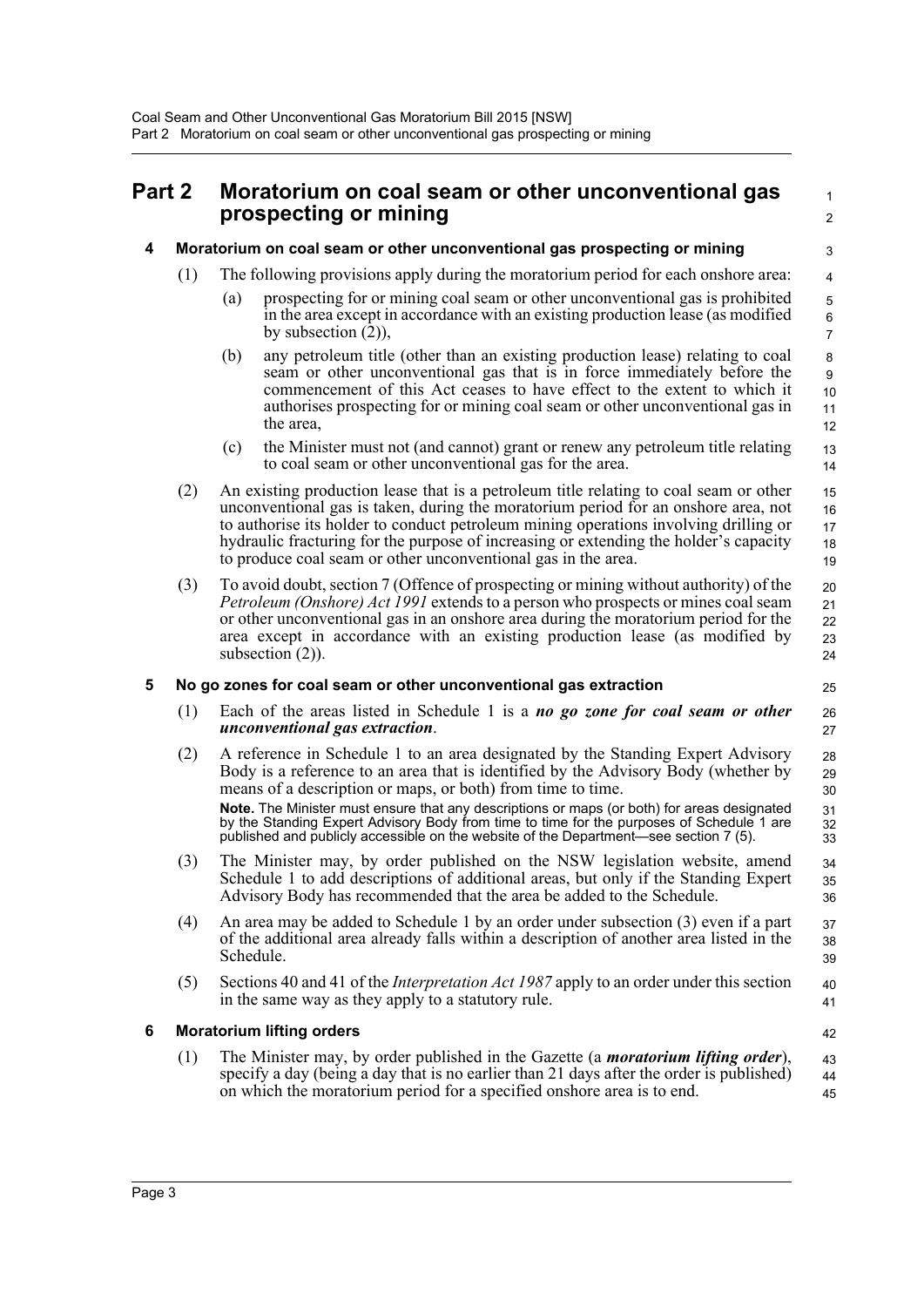<span id="page-6-0"></span>

|   | (2) | if: |       | The Minister may make a moratorium lifting order for a specified onshore area only                                                                                                                                                                                                                                                                                                                      | $\mathbf 1$<br>$\mathbf{2}$                      |
|---|-----|-----|-------|---------------------------------------------------------------------------------------------------------------------------------------------------------------------------------------------------------------------------------------------------------------------------------------------------------------------------------------------------------------------------------------------------------|--------------------------------------------------|
|   |     | (a) | and   | the Minister is satisfied on reasonable grounds that no part of the area is within<br>any of the no go zones for coal seam or other unconventional gas extraction,                                                                                                                                                                                                                                      | $\ensuremath{\mathsf{3}}$<br>$\overline{4}$<br>5 |
|   |     | (b) |       | the Standing Expert Advisory Body has provided the Minister with a<br>certificate to the effect that, in its opinion, the moratorium regulatory<br>framework referred to in section 8 is in force and any applicable requirements<br>of the framework are being (or are capable of being) complied with within the<br>area by holders (or proposed holders) of petroleum titles, and                    | 6<br>$\overline{7}$<br>8<br>9<br>10              |
|   |     | (c) |       | the Minister has published in the Gazette a certificate prepared by both the<br>NSW Chief Scientist and Engineer and the Standing Expert Advisory Body to<br>the effect that the extraction of coal seam or other unconventional gas, if<br>carried out in accordance with the <i>Petroleum (Onshore) Act 1991</i> and this Act<br>(and any licence conditions of a kind specified in the certificate): | 11<br>12<br>13<br>14<br>15                       |
|   |     |     | (i)   | would be safe and not cause permanent harm to water sources in the area<br>or any other part of the area's environment, and                                                                                                                                                                                                                                                                             | 16<br>17                                         |
|   |     |     | (ii)  | would not result in an increase of the net greenhouse gas emissions for<br>the State during the life of the proposed petroleum title or titles for the<br>area.                                                                                                                                                                                                                                         | 18<br>19<br>20                                   |
|   | (3) |     |       | The end of the moratorium period for an onshore area does not operate to revive any<br>petroleum title to the extent to which that title ceased to have effect because of the<br>operation of section 4.                                                                                                                                                                                                | 21<br>22<br>23                                   |
|   | (4) |     |       | Sections 40 and 41 of the <i>Interpretation Act 1987</i> apply to a moratorium lifting order<br>published in the Gazette in the same way as they apply to a statutory rule published<br>on the NSW legislation website.                                                                                                                                                                                 | 24<br>25<br>26                                   |
| 7 |     |     |       | <b>Standing Expert Advisory Body on Coal Seam or Other Unconventional Gas</b>                                                                                                                                                                                                                                                                                                                           | 27                                               |
|   | (1) |     |       | The Minister is to establish the Standing Expert Advisory Body on Coal Seam or<br>Other Unconventional Gas (the <i>Standing Expert Advisory Body</i> ).                                                                                                                                                                                                                                                 | 28<br>29                                         |
|   | (2) |     |       | The Standing Expert Advisory Body:                                                                                                                                                                                                                                                                                                                                                                      | 30                                               |
|   |     | (a) |       | is to consist of at least the following 3 members:                                                                                                                                                                                                                                                                                                                                                      | 31                                               |
|   |     |     | (i)   | one member who, in the opinion of the Minister, has qualifications and<br>expertise in an earth, environmental or biological science,                                                                                                                                                                                                                                                                   | 32<br>33                                         |
|   |     |     | (ii)  | one member who, in the opinion of the Minister, has engineering<br>qualifications and expertise concerning the conduct of petroleum<br>mining operations,                                                                                                                                                                                                                                               | 34<br>35<br>36                                   |
|   |     |     | (iii) | one member who, in the opinion of the Minister, has qualifications and<br>expertise in relation to water management, and                                                                                                                                                                                                                                                                                | 37<br>38                                         |
|   |     | (b) |       | may include no more than 2 additional members who, in the opinion of the<br>Minister, have qualifications and expertise in medicine or the social sciences.                                                                                                                                                                                                                                             | 39<br>40                                         |
|   | (3) |     |       | The regulations may make provision for or with respect to the following:                                                                                                                                                                                                                                                                                                                                | 41                                               |
|   |     | (a) |       | terms of office of members of the Standing Expert Advisory Body,                                                                                                                                                                                                                                                                                                                                        | 42                                               |
|   |     | (b) |       | the appointment of a Chairperson of the Standing Expert Advisory Body and<br>the appointment of deputies for members,                                                                                                                                                                                                                                                                                   | 43<br>44                                         |
|   |     | (c) |       | vacation of office of members (including by removal),                                                                                                                                                                                                                                                                                                                                                   | 45                                               |
|   |     | (d) |       | remuneration of members,                                                                                                                                                                                                                                                                                                                                                                                | 46                                               |
|   |     | (e) |       | the procedure for meetings and decisions of the Standing Expert Advisory<br>Body (including quorum requirements).                                                                                                                                                                                                                                                                                       | 47<br>48                                         |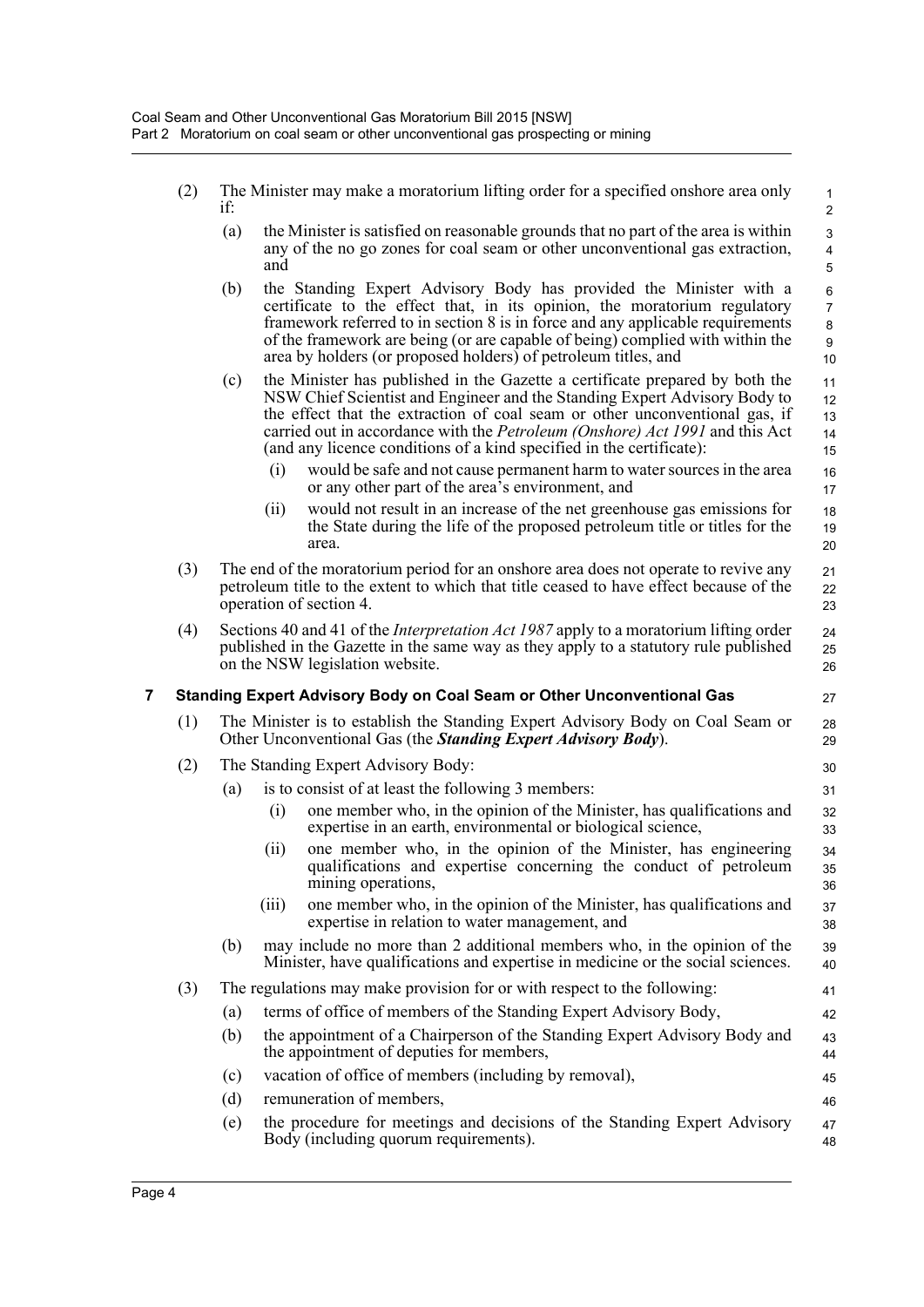| (4) | The Standing Expert Advisory Body has each of the following functions: |  |
|-----|------------------------------------------------------------------------|--|
|-----|------------------------------------------------------------------------|--|

- (a) to advise, and provide recommendations to, the Minister in connection with the following:
	- (i) whether petroleum mining operations for coal seam or other unconventional gas should be permitted in any onshore area and, if so, the regulatory system that should apply to the area (including conditions that should be imposed on petroleum titles relating to coal seam or other unconventional gas granted for the area),

- (ii) the establishment and contents of, and analysis of the data held in, the Whole of Environment Data Repository referred to in section 8 (2) (d),
- (iii) the development and updating of a risk management and prediction tool with respect to the effects of petroleum mining operations for coal seam or other unconventional gas and its use in connection with the lifting of the moratorium period for an onshore area and the granting of petroleum titles relating to such gas,
- (iv) the processes for characterising and modelling the sedimentary basis of the State,
- (v) the planning implications for the State if petroleum mining operations for coal seam or other unconventional gas are permitted to be conducted in an onshore area,
- (vi) any scientific and technological developments concerning the conduct of petroleum mining operations for coal seam or other unconventional gas (including whether such developments should be incorporated into the regulatory system for such operations),
- (vii) research that should be undertaken with respect to the conduct of petroleum mining operations for coal seam or other unconventional gas in the State,
- (viii) the development with the private sector and public sector bodies (both national and international) of joint or harmonised approaches to research, data collection, modelling and scale issues (such as subsidence) in connection with petroleum mining operations for coal seam or other unconventional gas,
- (b) to designate areas for the purposes of the provisions of Schedule 1 that provide for designation by the Standing Expert Advisory Body (including the preparation of descriptions or maps, or both, to assist in the identification of such areas), 33 34 35 36
- (c) to provide an annual report to the Minister, based on data contained in the Whole of Environment Data Repository referred to in section 8 (2) (d), on the environmental impacts on the State during the year concerned of coal seam or other unconventional gas, 37 38 39 40
- (d) such other functions as may be imposed or conferred on it by or under this or any other Act. 41 42
- (5) The Minister must ensure that the following are published and publicly accessible on the website of the Department: 43 44
	- (a) any descriptions or maps (or both) for areas designated by the Standing Expert Advisory Body from time to time for the purposes of Schedule 1, 45 46
	- (b) any annual report referred to in subsection (4) (c) that is provided to the Minister by the Standing Expert Advisory Body. 47 48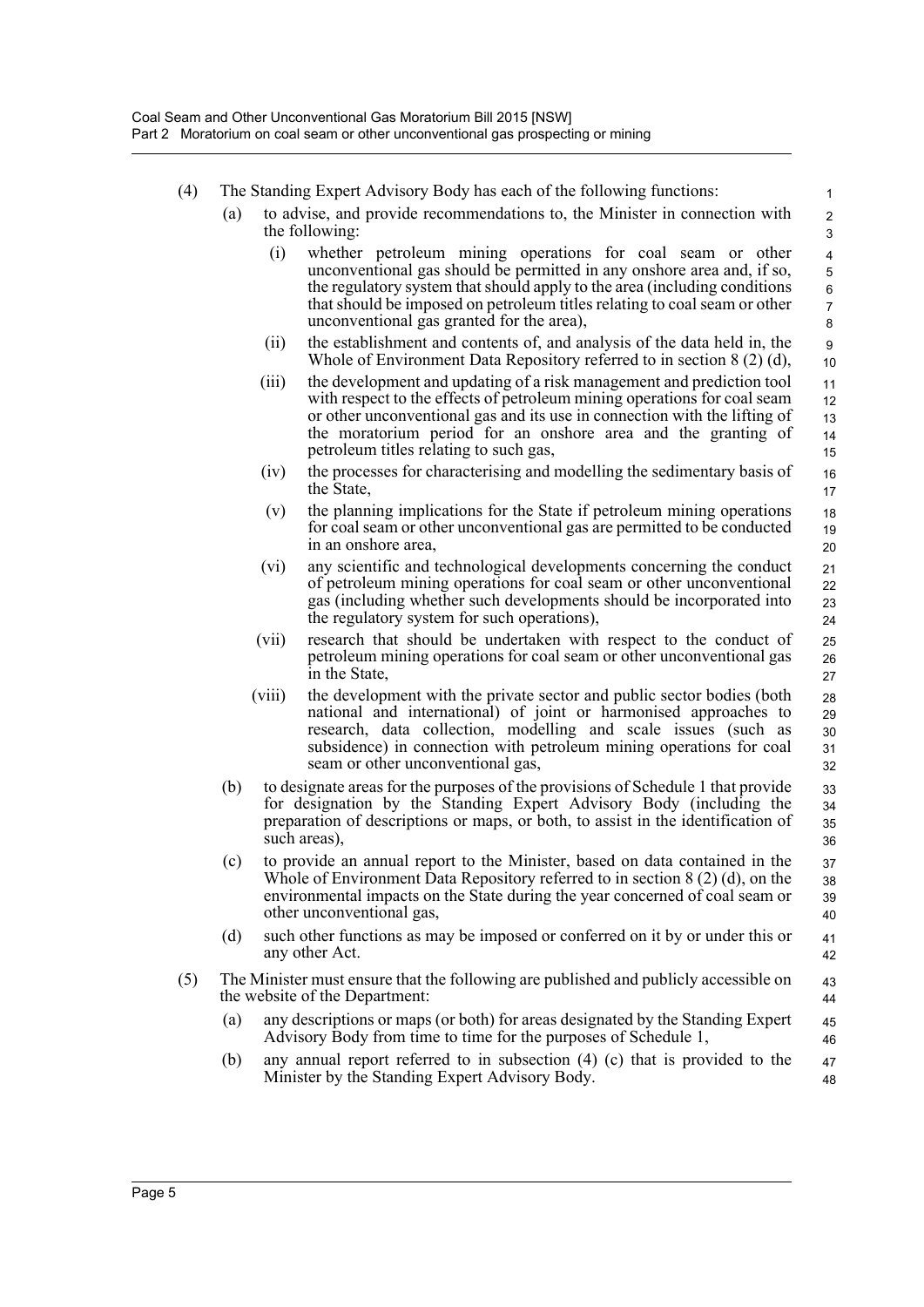### <span id="page-8-0"></span>**8 Moratorium regulatory framework**

|     |                                                                                                                                                                                                                                                                                                           | moratorium regulatory frameworκ                                                                                                                                                                                                                                                                                                                                       | 1                                  |  |  |
|-----|-----------------------------------------------------------------------------------------------------------------------------------------------------------------------------------------------------------------------------------------------------------------------------------------------------------|-----------------------------------------------------------------------------------------------------------------------------------------------------------------------------------------------------------------------------------------------------------------------------------------------------------------------------------------------------------------------|------------------------------------|--|--|
| (1) |                                                                                                                                                                                                                                                                                                           | The regulations may make provision for or with respect to the creation,<br>administration and enforcement of the moratorium regulatory framework.                                                                                                                                                                                                                     | $\boldsymbol{2}$<br>$\mathfrak{S}$ |  |  |
|     |                                                                                                                                                                                                                                                                                                           | Note. The Minister cannot begin to make moratorium lifting orders until the Standing Expert<br>Advisory Body has certified certain matters concerning the establishment and operation of the<br>moratorium regulatory framework—see section 6 (2).                                                                                                                    | $\overline{\mathbf{4}}$<br>5<br>6  |  |  |
| (2) |                                                                                                                                                                                                                                                                                                           | The <i>moratorium regulatory framework</i> is to provide for the following:                                                                                                                                                                                                                                                                                           | 7                                  |  |  |
|     | (a)                                                                                                                                                                                                                                                                                                       | the establishment of an accreditation or certification system for workers<br>conducting permissible petroleum mining operations for coal seam or other<br>unconventional gas (including mandatory training requirements for such<br>workers).                                                                                                                         | 8<br>9<br>10<br>11                 |  |  |
|     | (b)                                                                                                                                                                                                                                                                                                       | the inspection and auditing of permissible petroleum mining operations for<br>coal seam or other unconventional gas to determine compliance with<br>requirements of this Act and the regulations and conditions of petroleum titles,                                                                                                                                  | 12<br>13<br>14                     |  |  |
|     | (c)                                                                                                                                                                                                                                                                                                       | the reporting, collection and publication of data concerning the conduct of<br>permissible petroleum mining operations for coal<br>seam<br>or other<br>unconventional gas,                                                                                                                                                                                            | 15<br>16<br>17                     |  |  |
|     | (d)                                                                                                                                                                                                                                                                                                       | the establishment of a publicly accessible repository of data (to be called the<br>"Whole of Environment Data Repository") containing data that has been<br>collected under legislation of the State concerning activities involving water<br>management, gas extraction, mining, manufacturing and chemical processing<br>in the State,                              | 18<br>19<br>20<br>21<br>22         |  |  |
|     | (e)                                                                                                                                                                                                                                                                                                       | the manner in which permissible petroleum mining operations for coal seam<br>or other unconventional gas are to be conducted,                                                                                                                                                                                                                                         | 23<br>24                           |  |  |
|     | (f)                                                                                                                                                                                                                                                                                                       | the provision to the Minister by a holder of a petroleum title relating to coal<br>seam or other unconventional gas of information concerning potential impacts<br>(and the likelihood of potential impacts) on water sources in the area as a<br>precondition to commencing to conduct permissible petroleum mining<br>operations under the authority of that title. | 25<br>26<br>27<br>28<br>29         |  |  |
| (3) | It is sufficient compliance with subsection $(2)$ if a requirement referred to in that<br>subsection that is or can be applicable to the holder of a petroleum title relating to<br>coal seam or other unconventional gas is imposed by way of a condition of the title<br>prescribed by the regulations. |                                                                                                                                                                                                                                                                                                                                                                       | 30<br>31<br>32<br>33               |  |  |
| (4) | In this section:                                                                                                                                                                                                                                                                                          |                                                                                                                                                                                                                                                                                                                                                                       |                                    |  |  |
|     | <i>permissible petroleum mining operations</i> for coal seam or other unconventional gas<br>means petroleum mining operations that are conducted under the authority of:                                                                                                                                  |                                                                                                                                                                                                                                                                                                                                                                       |                                    |  |  |
|     | (a)                                                                                                                                                                                                                                                                                                       | an existing production lease, or                                                                                                                                                                                                                                                                                                                                      | 37                                 |  |  |
|     | (b)                                                                                                                                                                                                                                                                                                       | a petroleum title granted over a part of an onshore area for which the<br>moratorium period has ended.                                                                                                                                                                                                                                                                | 38<br>39                           |  |  |
|     |                                                                                                                                                                                                                                                                                                           |                                                                                                                                                                                                                                                                                                                                                                       |                                    |  |  |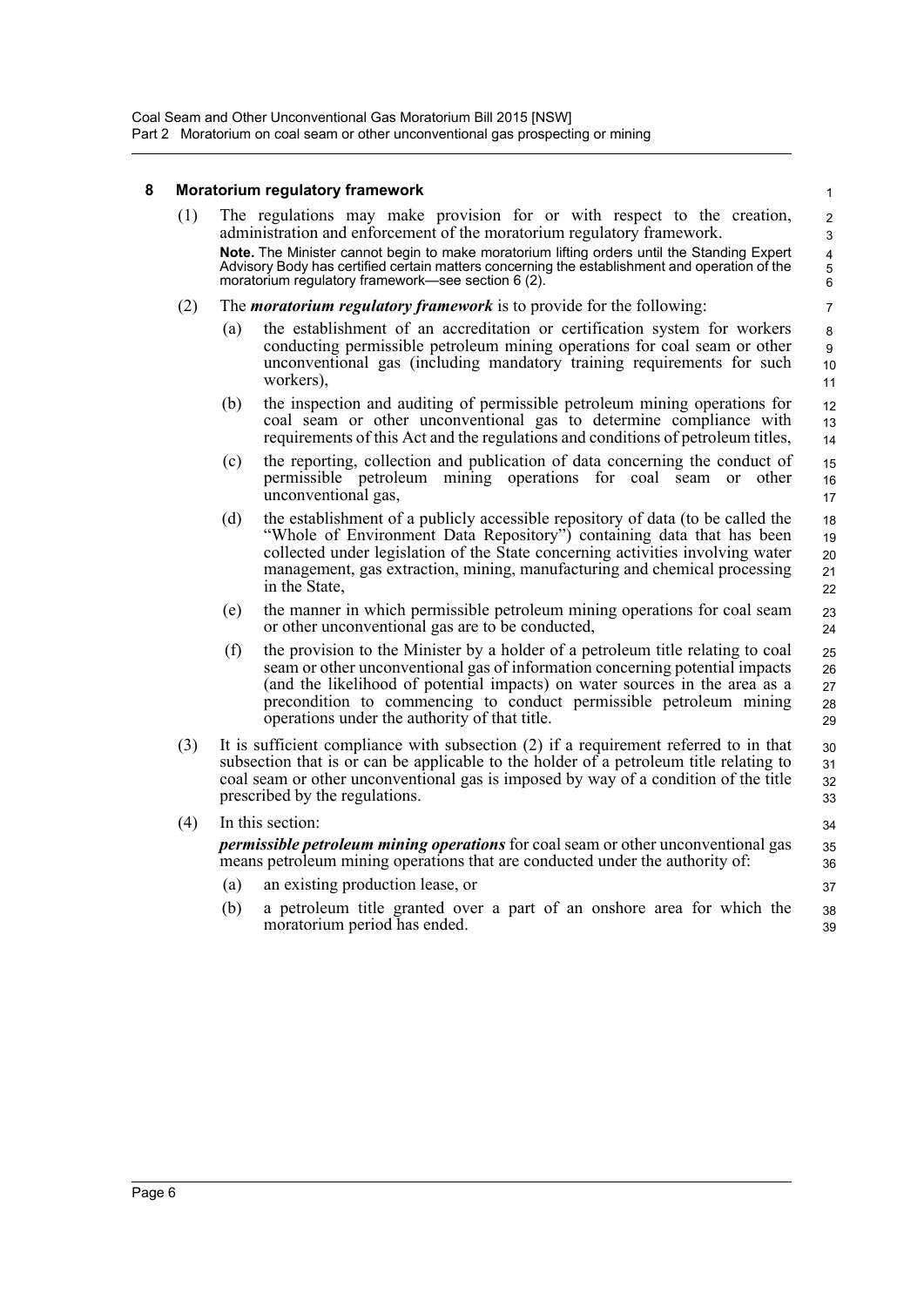<span id="page-9-3"></span><span id="page-9-2"></span><span id="page-9-1"></span><span id="page-9-0"></span>

| Part 3 |     |     | <b>Miscellaneous</b>                                                                                                                                                                                                                                                                                                                                     | 1                                             |
|--------|-----|-----|----------------------------------------------------------------------------------------------------------------------------------------------------------------------------------------------------------------------------------------------------------------------------------------------------------------------------------------------------------|-----------------------------------------------|
| 9      |     |     | Restraint of contraventions of this Act and regulations                                                                                                                                                                                                                                                                                                  | $\overline{c}$                                |
|        | (1) |     | In this section, <i>contravention</i> includes threatened or apprehended contravention.                                                                                                                                                                                                                                                                  | 3                                             |
|        | (2) |     | Any person may bring proceedings in the Land and Environment Court for an order<br>to remedy or restrain a contravention of this Act (or regulations made under this Act),<br>whether or not any right of that person has been or may be infringed by or as a<br>consequence of that contravention.                                                      | 4<br>$\mathbf 5$<br>$\,6\,$<br>$\overline{7}$ |
|        | (3) |     | Proceedings under this section may be brought by a person on the person's own<br>behalf or on behalf of that person and on behalf of other persons (with their consent),<br>or a body corporate or unincorporate (with the consent of its committee or other<br>controlling or governing body), having like or common interests in those<br>proceedings. | 8<br>$\boldsymbol{9}$<br>10<br>11<br>12       |
|        | (4) |     | Any person on whose behalf proceedings are brought is entitled to contribute to or<br>provide for the payment of the legal costs and expenses incurred by the person<br>bringing the proceedings.                                                                                                                                                        | 13<br>14<br>15                                |
|        | (5) |     | If the Court is satisfied that a contravention has occurred, or that a contravention will,<br>unless restrained by order of the Court, be committed, it may make such order as it<br>thinks fit to remedy or restrain the contravention.                                                                                                                 | 16<br>17<br>18                                |
| 10     |     |     | <b>Compensation not payable</b>                                                                                                                                                                                                                                                                                                                          | 19                                            |
|        | (1) |     | Compensation is not payable by or on behalf of the State:                                                                                                                                                                                                                                                                                                | 20                                            |
|        |     | (a) | because of the enactment or operation of this Act or any Act that amends this<br>Act (or any regulations made under this Act), or                                                                                                                                                                                                                        | 21<br>22                                      |
|        |     | (b) | because of any direct or indirect consequence of any such enactment or<br>operation (including any conduct under the authority of any such enactment),<br>or                                                                                                                                                                                             | 23<br>24<br>25                                |
|        |     | (c) | because of any conduct relating to any such enactment or operation.                                                                                                                                                                                                                                                                                      | 26                                            |
|        | (2) |     | This section extends to conduct and any other matter occurring before the<br>commencement of this section.                                                                                                                                                                                                                                               | 27<br>28                                      |
|        | (3) |     | To avoid doubt, nothing in this section prevents the State from voluntarily providing<br>compensation, in such circumstances as it considers appropriate, for any conduct or<br>other matter of a kind referred to in subsection $(1)$ $(a)$ , $(b)$ or $(c)$ .                                                                                          | 29<br>30<br>31                                |
|        | (4) |     | In this section:                                                                                                                                                                                                                                                                                                                                         | 32                                            |
|        |     |     | <i>compensation</i> includes damages or any other form of compensation.                                                                                                                                                                                                                                                                                  | 33                                            |
|        |     |     | <i>conduct</i> includes any statement, or any act or omission:                                                                                                                                                                                                                                                                                           | 34                                            |
|        |     | (a) | whether unconscionable, negligent, false, misleading, deceptive or otherwise,<br>and                                                                                                                                                                                                                                                                     | 35<br>36                                      |
|        |     | (b) | whether constituting an offence, tort, breach of contract, breach of statute or<br>otherwise.                                                                                                                                                                                                                                                            | 37<br>38                                      |
|        |     |     | statement includes a representation of any kind, whether made orally or in writing.                                                                                                                                                                                                                                                                      | 39                                            |
|        |     |     | the State means the Crown within the meaning of the Crown Proceedings Act 1988<br>or an officer, employee or agent of the Crown.                                                                                                                                                                                                                         | 40<br>41                                      |
| 11     |     |     | <b>Relationship of Act with other laws</b>                                                                                                                                                                                                                                                                                                               | 42                                            |
|        |     |     | This Act has effect despite the <i>Petroleum (Onshore) Act 1991</i> or any other law.                                                                                                                                                                                                                                                                    | 43                                            |
|        |     |     |                                                                                                                                                                                                                                                                                                                                                          |                                               |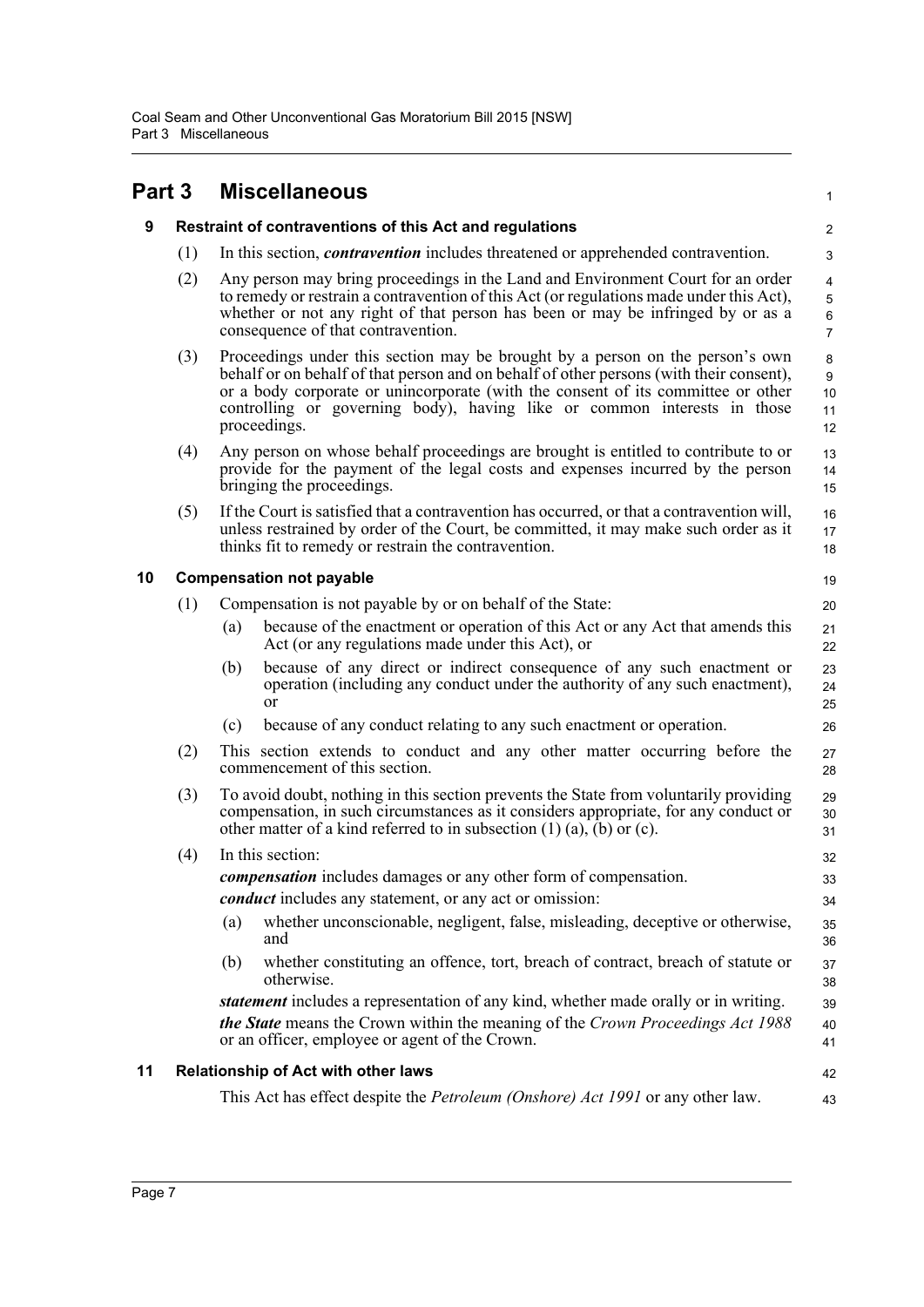#### <span id="page-10-0"></span>**12 Regulations**

The Governor may make regulations, not inconsistent with this Act, for or with respect to any matter that by this Act is required or permitted to be prescribed or that is necessary or convenient to be prescribed for carrying out or giving effect to this Act. 2 3 4 5

1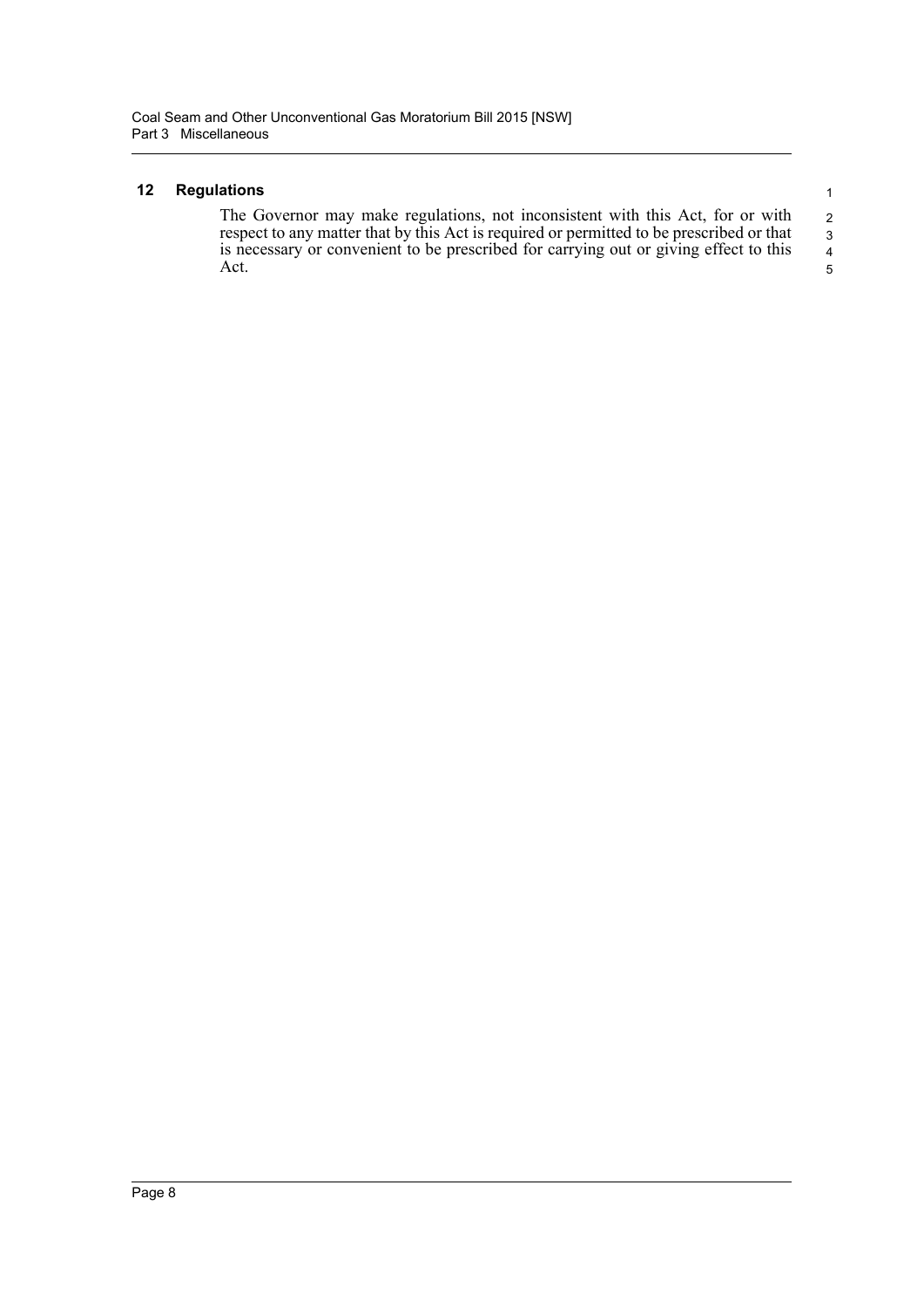<span id="page-11-0"></span>

| <b>Schedule 1</b> |         | No go zones for coal seam or other<br>unconventional gas extraction                                                                                                                                                                                                                                          |                                        |
|-------------------|---------|--------------------------------------------------------------------------------------------------------------------------------------------------------------------------------------------------------------------------------------------------------------------------------------------------------------|----------------------------------------|
|                   |         | (Sections 5 and 7 $(4)(b)$ )                                                                                                                                                                                                                                                                                 | 3                                      |
| 1                 |         | Northern rivers of New South Wales                                                                                                                                                                                                                                                                           | 4                                      |
|                   |         | Each of the following local government areas:                                                                                                                                                                                                                                                                | 5                                      |
|                   | (a)     | Ballina,                                                                                                                                                                                                                                                                                                     | 6                                      |
|                   | (b)     | Byron,                                                                                                                                                                                                                                                                                                       | 7                                      |
|                   | (c)     | Clarence Valley,                                                                                                                                                                                                                                                                                             | 8                                      |
|                   | (d)     | Kyogle,                                                                                                                                                                                                                                                                                                      | 9                                      |
|                   | (e)     | Lismore,                                                                                                                                                                                                                                                                                                     | 10                                     |
|                   | (f)     | Richmond Valley,                                                                                                                                                                                                                                                                                             | 11                                     |
|                   | (g)     | Tweed.                                                                                                                                                                                                                                                                                                       | 12                                     |
| 2                 |         | Core drinking water catchment areas                                                                                                                                                                                                                                                                          | 13                                     |
|                   |         | Each of the following areas:                                                                                                                                                                                                                                                                                 | 14                                     |
|                   | (a)     | a special area under the <i>Water NSW Act 2014</i> , but only to the extent that it is<br>located in the Sydney catchment area within the meaning of that Act,                                                                                                                                               | 15<br>16                               |
|                   | (b)     | an area identified as a water catchment area (however described) under an<br>environmental planning instrument (within the meaning of the <i>Environmental</i><br>Planning and Assessment Act 1979),                                                                                                         | 17<br>18<br>19                         |
|                   | (c)     | each catchment area referred to in clause 4 of the <i>Hunter Water Regulation</i><br>2015,                                                                                                                                                                                                                   | 20<br>21                               |
|                   | (d)     | without limiting paragraph (a), (b) or (c), the Mangrove Creek water<br>catchment area or any other water catchment area (as designated by the<br>Standing Expert Advisory Body), including for each of the following dams:<br>(i)<br>Avon,<br>Cordeaux,<br>(i)<br>Warragamba,<br>(iii)<br>(iv)<br>Woronora. | 22<br>23<br>24<br>25<br>26<br>27<br>28 |
| 3                 |         | <b>Recharge zone of the Great Artesian Basin</b>                                                                                                                                                                                                                                                             | 29                                     |
|                   |         | An area that is within the recharge zone of the Great Artesian Basin (as designated<br>by the Standing Expert Advisory Body).                                                                                                                                                                                | 30<br>31                               |
| 4                 |         | National parks and other environmentally significant areas                                                                                                                                                                                                                                                   | 32                                     |
|                   | areas): | Each of the following areas (or any area within 2 kilometres of each of the following                                                                                                                                                                                                                        | 33<br>34                               |
|                   | (a)     | land declared as a wilderness area under the <i>Wilderness Act 1987</i> or the<br>National Parks and Wildlife Act 1974,                                                                                                                                                                                      | 35<br>36                               |
|                   | (b)     | land reserved under the National Parks and Wildlife Act 1974,                                                                                                                                                                                                                                                | 37                                     |
|                   | (c)     | an area listed as a wetland under the Convention on Wetlands of International<br><i>Importance</i> done at Ramsar, Iran on 2 February 1971,                                                                                                                                                                  | 38<br>39                               |
|                   | (d)     | the Greater Blue Mountains World Heritage Area.                                                                                                                                                                                                                                                              | 40                                     |